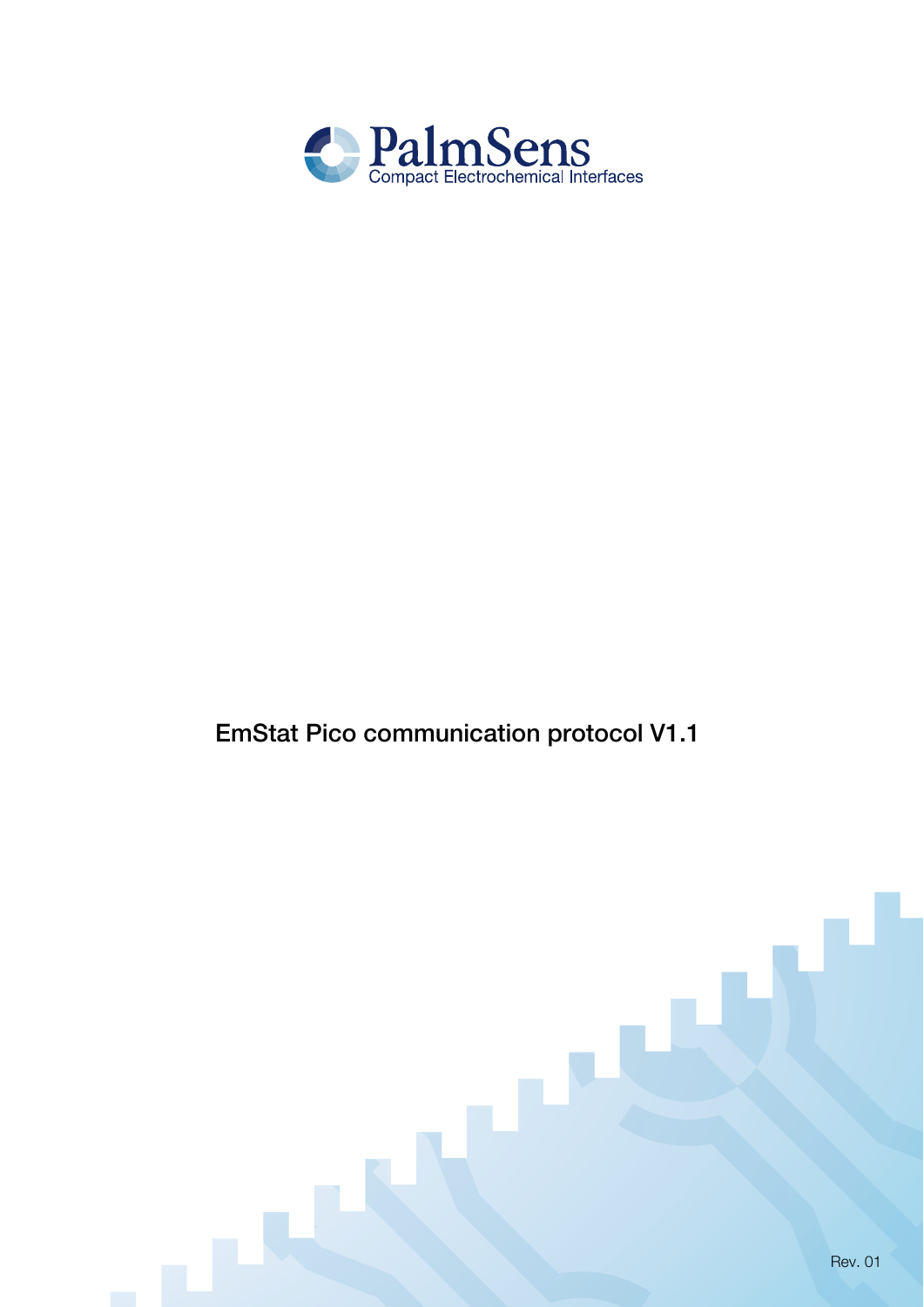### Contents

| 1              |      |  |
|----------------|------|--|
| $\overline{2}$ |      |  |
|                | 2.1  |  |
|                | 2.2  |  |
|                | 2.3  |  |
|                | 2.4  |  |
|                | 2.5  |  |
|                | 2.6  |  |
|                | 2.7  |  |
|                | 2.8  |  |
|                | 2.9  |  |
|                | 2.10 |  |
|                | 2.11 |  |
|                | 2.12 |  |
|                | 2.13 |  |
|                | 2.14 |  |
|                | 2.15 |  |
|                | 2.16 |  |
|                | 2.17 |  |
|                | 2.18 |  |
|                | 2.19 |  |
|                | 2.20 |  |
|                | 2.21 |  |
| 3              |      |  |
|                | 3.1  |  |
|                | 3.2  |  |
|                | 3.3  |  |
|                | 3.4  |  |
|                | 3.5  |  |
| $\overline{4}$ |      |  |

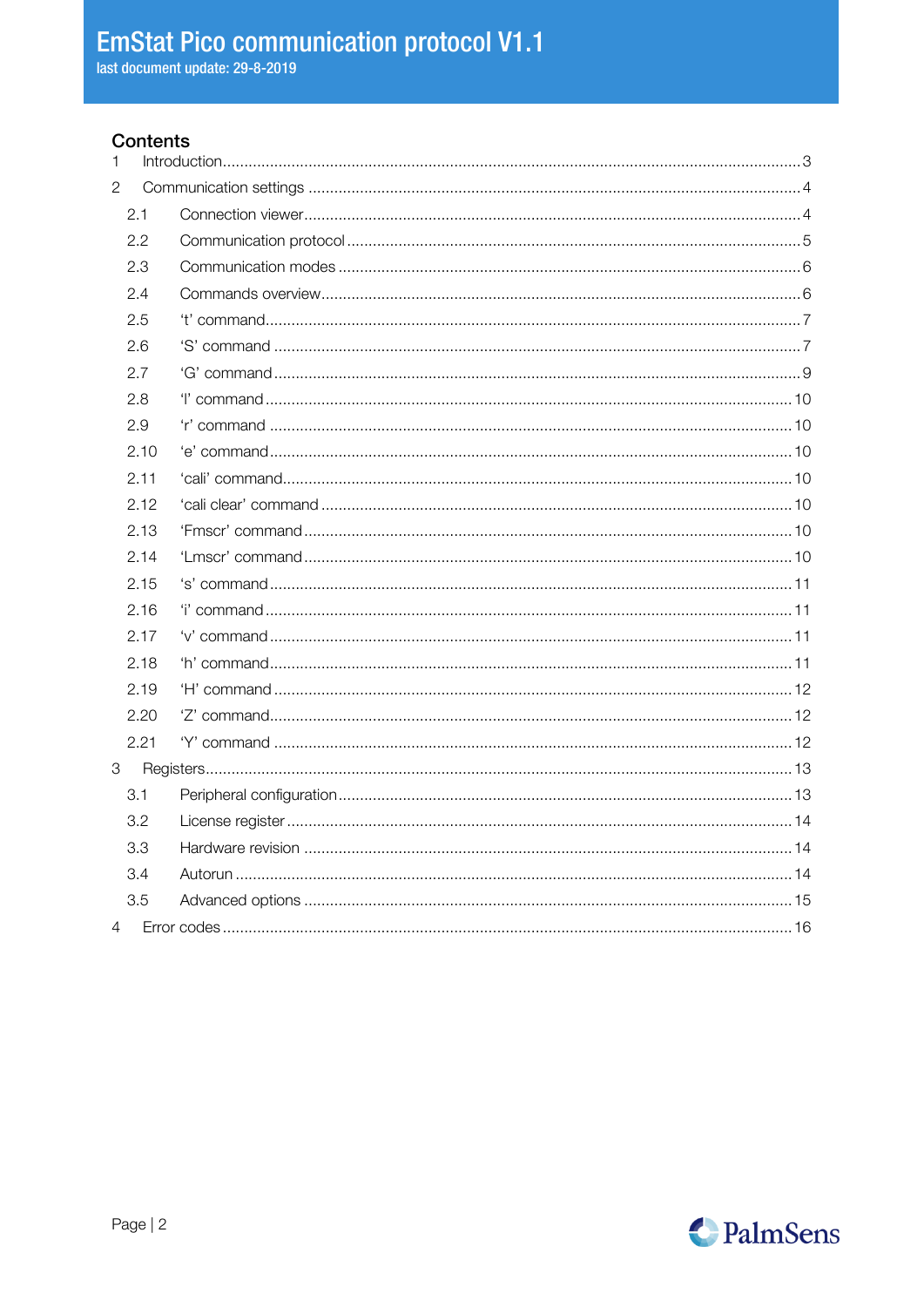# <span id="page-2-0"></span>1 Introduction

This document describes the "online" communication protocol of the Emstat Pico. Initial communication with an EmStat Pico is always done using this online communication. Measurements can be started by sending a MethodSCRIPT, more information about MethodSCRIPT can be found here:

[https://embed.palmsens.com/knowledgebase\\_category/methodscript/](https://embed.palmsens.com/knowledgebase_category/methodscript/)

# **Terminology**

| PGStat:                                             | Potentiostat / Galvanostat           |  |  |
|-----------------------------------------------------|--------------------------------------|--|--|
| CE:                                                 | Counter Electrode                    |  |  |
| RE:                                                 | Reference Electrode                  |  |  |
| WE:                                                 | <b>Working Electrode</b>             |  |  |
| Technique:                                          | A standard electrochemical technique |  |  |
| Iteration:                                          | A single execution of a loop         |  |  |
| RAM:                                                | Random-Access (volatile) Memory      |  |  |
| Flash:                                              | Flash (non-volatile) memory          |  |  |
| MethodSCRIPT: PalmSens human readable script format |                                      |  |  |

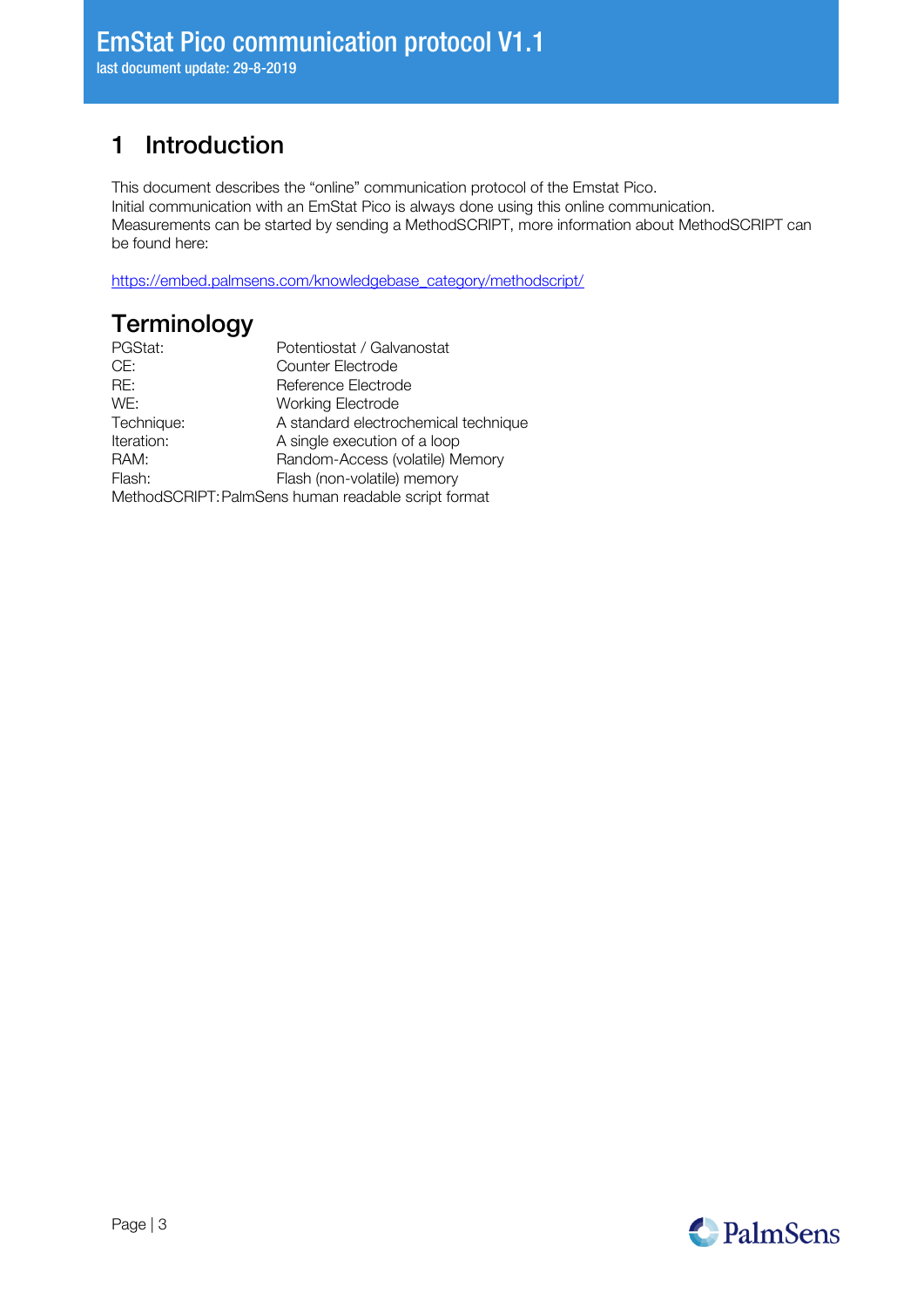# <span id="page-3-0"></span>2 Communication settings

The EmStat Pico communicates using 3.3V UART (Serial Port) with the following settings:

| Setting             | Value  | <b>Description</b>  |
|---------------------|--------|---------------------|
| Signal level        | 3.3V   |                     |
| Baudrate            | 230400 | Baud (bps)          |
| Number of data bits | 8      |                     |
| Number of stop bits |        |                     |
| Parity              | None   |                     |
| Handshaking         | No     | No handshaking used |

## <span id="page-3-1"></span>2.1 Connection viewer

PSTrace version 5.6 or higher has a hidden feature, which is useful when the communication protocol is used for development of software for EmStat Pico.

PSTrace will open the 'Connection viewer' window when you double click the "Not connected" label before connecting to the device.

| Connection    |  |  |                                    |  |                      |  |
|---------------|--|--|------------------------------------|--|----------------------|--|
|               |  |  | $\bigoplus$ <b>B</b> ESPicoDev [1] |  | Connect - Disconnect |  |
| Not connected |  |  |                                    |  |                      |  |

*Double click in this area before connecting to open the Connection viewer*

| Connection viewer - red=sent, green=receive                                                                                                                                                                                                                                                                                                                                                                                   |  |
|-------------------------------------------------------------------------------------------------------------------------------------------------------------------------------------------------------------------------------------------------------------------------------------------------------------------------------------------------------------------------------------------------------------------------------|--|
| tespico 11#Jun 18 2019 09:47:31<br>ĸ.<br>G06<br>G001200000000897B<br>a83DB8F00BC66B3624F678202A892F9EA<br>a3A000000000000000000000000000018DFE1D858D978E65E5F3DC57D36DFF2D30BD261B6289<br>2A3F2D92F8CAE78A795700FD571F86DFE5541<br>е<br>set_pgstat_chan 1<br>set_pgstat_mode 0<br>set_pgstat_chan 0<br>set_pgstat_mode 3<br>set_cr 850n<br>set_autoranging 850n 850n<br>set_max_bandwidth 100<br>cell_off<br>set_pot_range 00 |  |
| set_e 0<br>е<br>е<br>set_cr 850n<br>Icell off                                                                                                                                                                                                                                                                                                                                                                                 |  |
| l∕l Pause                                                                                                                                                                                                                                                                                                                                                                                                                     |  |

*The connection viewer window. All information in red is sent from the PC to the device and the green information is sent by device to the device.*

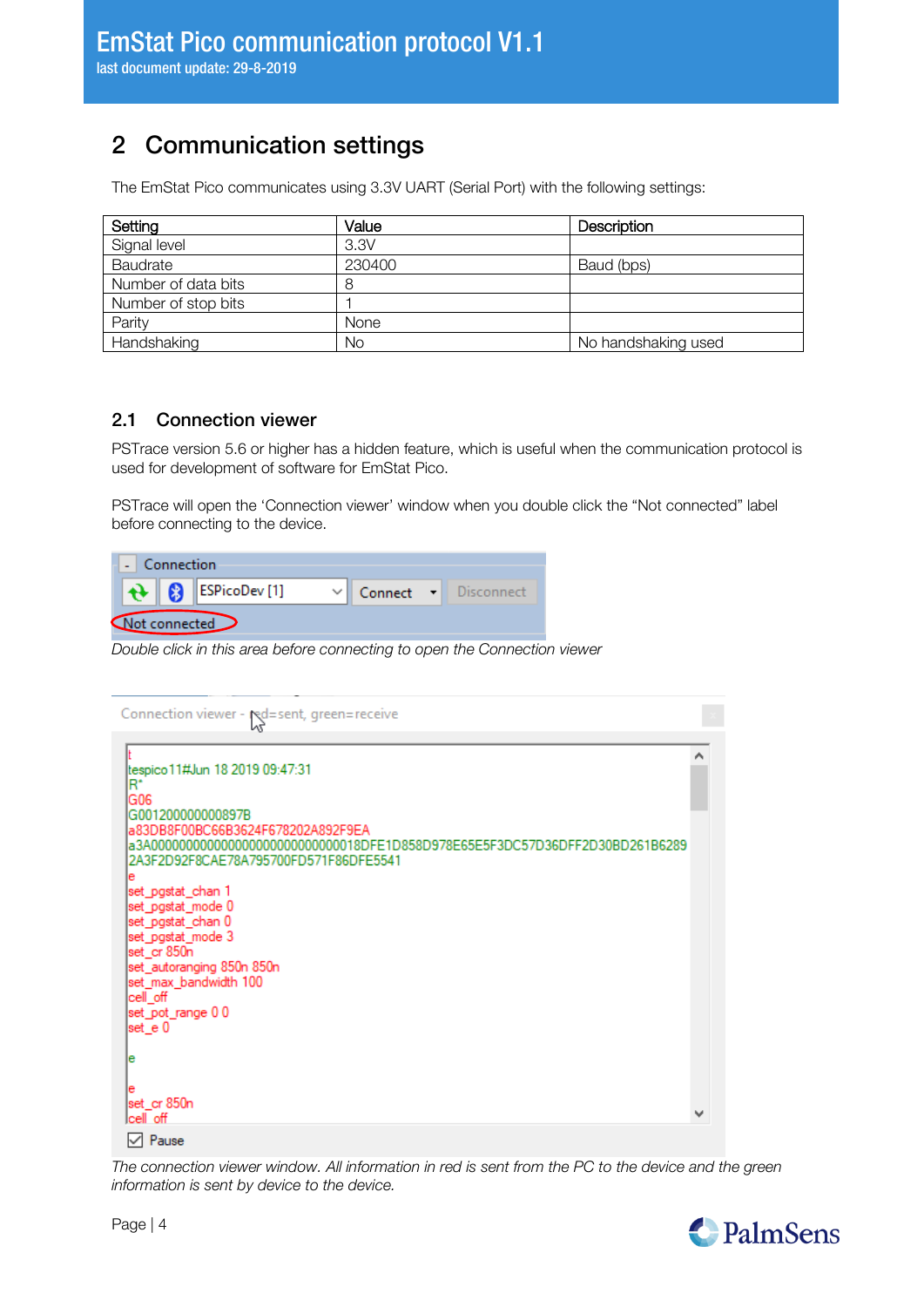## <span id="page-4-0"></span>2.2 Communication protocol

All commands and responses are terminated with a newline character ('\n' or 0x0A). Commands will echo the first character of the command and then respond with command specific data. When the command has finished executing a newline character is returned. If an error occurs during the execution [of a command, the error is returned just before the newline. See section "](#page-14-1)[Response:](#page-14-1) S\n

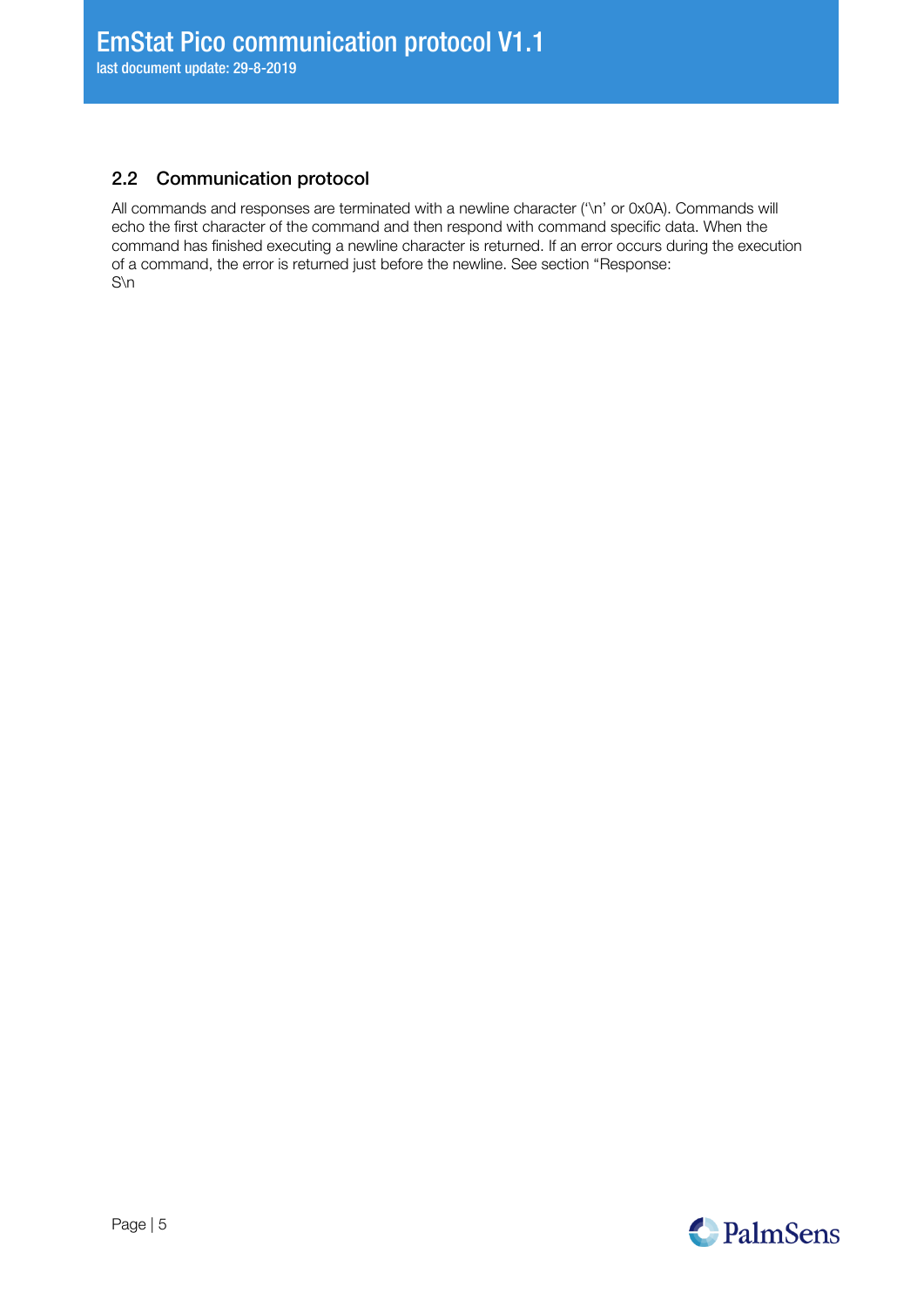<span id="page-5-0"></span>[Error codes](#page-14-1)" for more information about error.

## 2.3 Communication modes

The device can be in two communication modes:

- 1. Idle mode
- 2. Script execution mode

<span id="page-5-1"></span>The EmStat Pico is controlled using the following characters or commands (without quotes):

## 2.4 Commands overview

#### *Idle commands*

| Command                      | Description                                                 | See section |
|------------------------------|-------------------------------------------------------------|-------------|
| 't'                          | Get the device firmware version                             | 2.5         |
| 'S'                          | Set register value                                          | 2.6         |
| 'G'                          | Get register value                                          | 2.7         |
| $^{\prime}$ $\vert^{\prime}$ | Load (parse) MethodSCRIPT to RAM                            | 2.8         |
| r'                           | Run (execute) loaded MethodSCRIPT                           | 2.9         |
| 'e'                          | Load and execute MethodSCRIPT (same as 'I' followed by 'r') | 2.10        |
| "cali"                       | Calibrate the device                                        | 2.11        |
| "cali clear"                 | Clear calibration data of the device                        | 2.12        |
| "Fmscr"                      | Store loaded MethodSCRIPT to non-volatile (Flash) memory    | 2.13        |
| "Lmscr"                      | Retrieve MethodSCRIPT from non-volatile memory to RAM       | 2.14        |
| ʻs'                          | Set device into sleep-mode                                  | 2.15        |
| i                            | Get device serial number                                    | 2.16        |
| $\mathbf{v}'$                | Get MethodSCRIPT version                                    | 2.17        |

Table 1; Idle commands

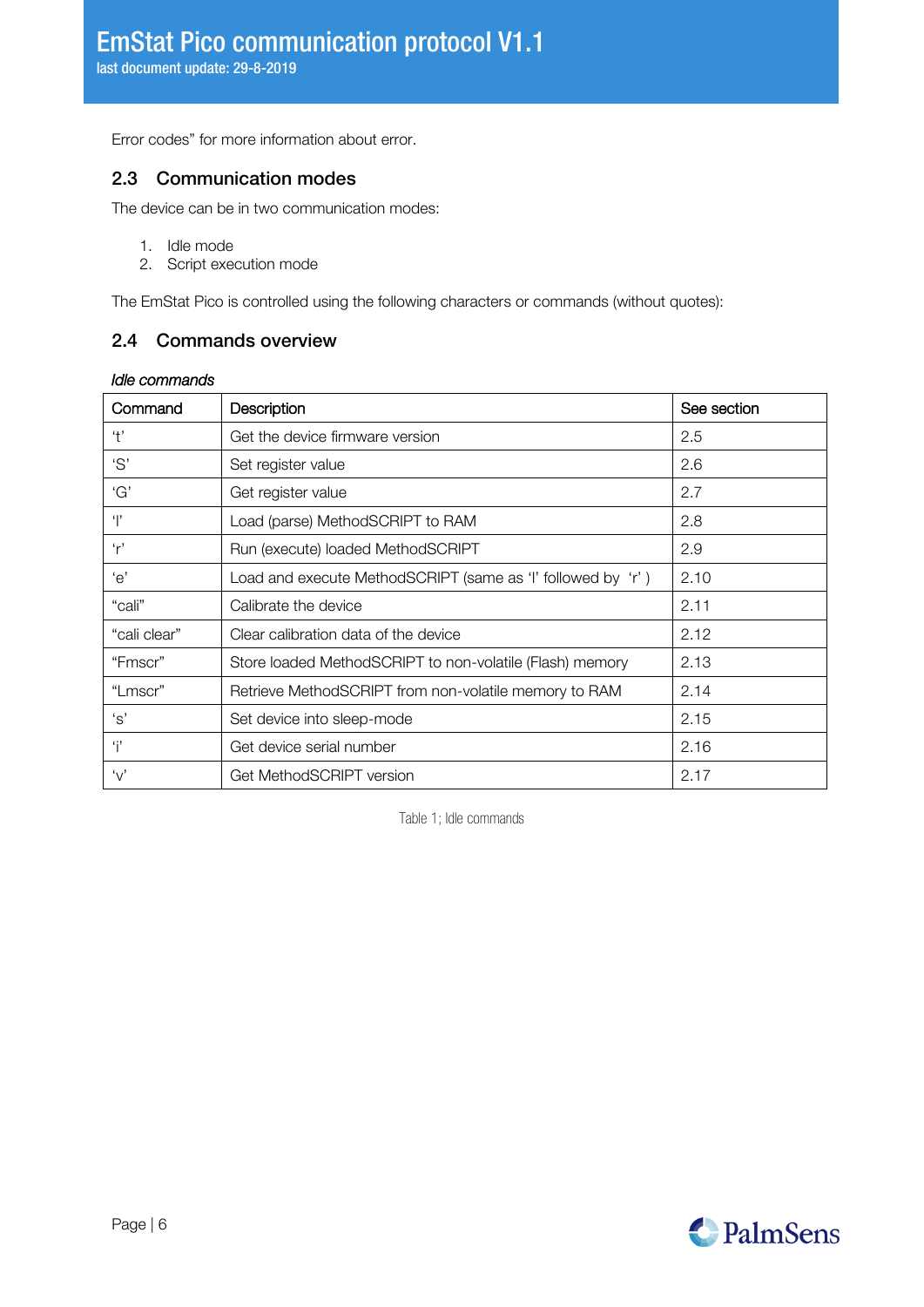### *Script execution commands*

| Command    | <b>Description</b>                                        | See section |
|------------|-----------------------------------------------------------|-------------|
| ʻh'        | Hold execution of the running MethodSCRIPT                | 2.18        |
| Ή,         | Resume execution of the halted MethodSCRIPT               | U           |
|            | Abort execution of the running MethodSCRIPT               | 2.20        |
| $\sqrt{2}$ | Skip execution of current (or next?) MethodSCRIPT command | 221         |

Table 2; Script execution commands

## <span id="page-6-0"></span>2.5 't' command

Sending "t\n" to the device returns the firmware version of the device.

Note: unlike other commands this command responses with multiple newline ("\n") separated strings terminated by a "\*\n"

Example: Send "t\n" response with:

"tespico11#Jun 18 2019 09:47:31\n" "R\*\n"

Decoding

The first character is the echo of the command character 't' followed by "espicoxx#mmm dd yyyy hh:mm:ss\n" "R\*\n"

| espico      | Emstat Pico identifier                                                               |
|-------------|--------------------------------------------------------------------------------------|
| XX.         | represents the firmware version without the decimal point, e.g. when $xx = 11$ , the |
|             | firmware version is 1.1.                                                             |
| #           | separator                                                                            |
| mmm         | month in short-form e.g. "Jun"                                                       |
| dd          | 2 digit day number                                                                   |
| <b>yyyy</b> | 4 digit year number                                                                  |
| hh          | 2 digit hour number                                                                  |
| mm          | 2 digit minutes number                                                               |
| SS          | 2 digit seconds number                                                               |
| R           | Release firmware                                                                     |
| $*$ \n      | End of version command                                                               |

## <span id="page-6-1"></span>2.6 'S' command

Sending "Sxxyy..yy\n" to the device sets register xx to value yy..yy.

Where:

| ХX   | 2 digit hexadecimal register number                                  |
|------|----------------------------------------------------------------------|
| уууу | Hexadecimal digits representing the value of the register to be set. |
|      | The number of digits depends on the register number.                 |

See section ["](#page-11-3)

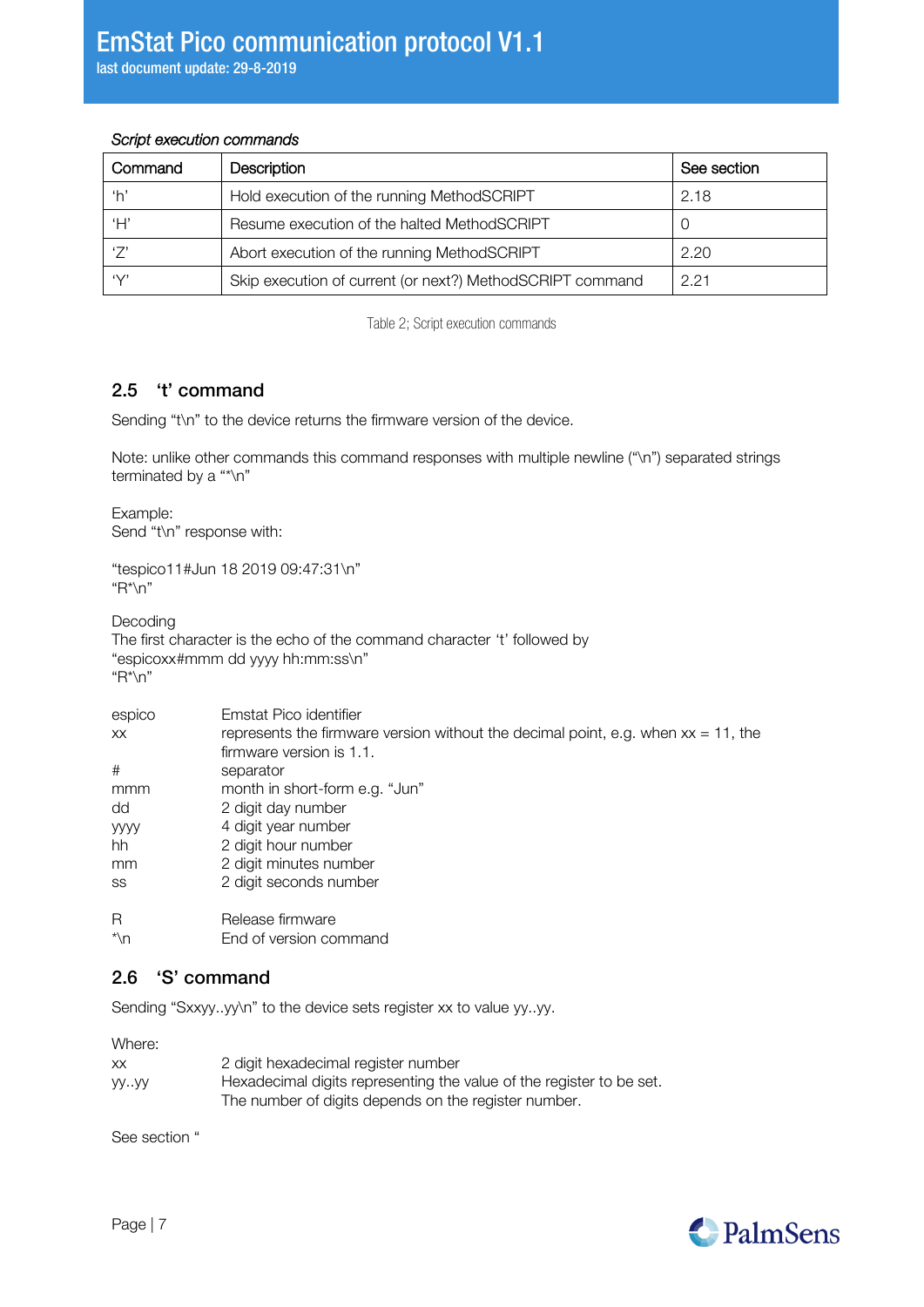[Registers](#page-11-3)" for detailed information.

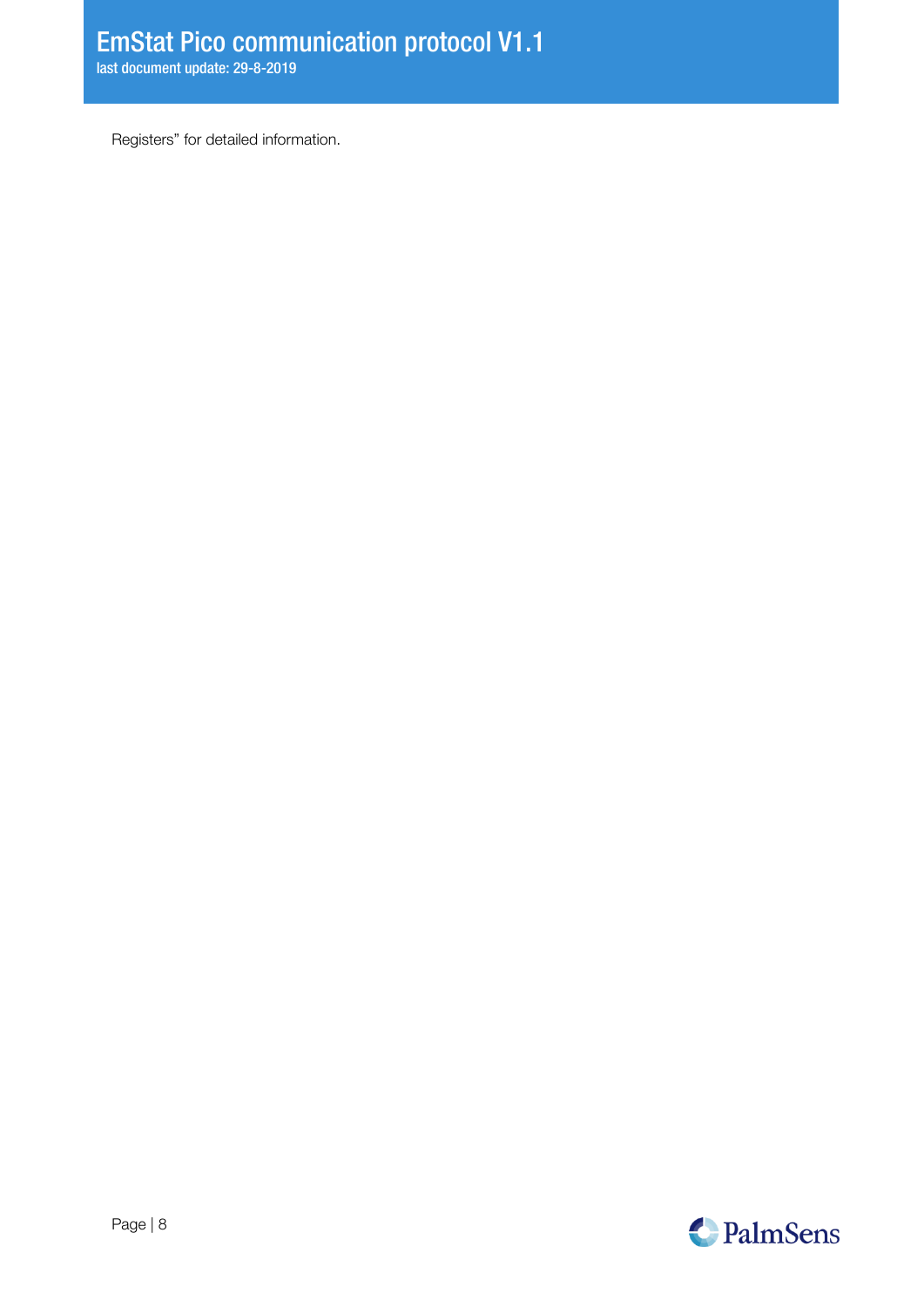## <span id="page-8-0"></span>2.7 'G' command

Sending "Gxx\n" to the device gets the value of register xx.

| Example:<br>G <sub>08</sub> | ;Get the value of register 08 (autorun enabled)                                                                                                           |
|-----------------------------|-----------------------------------------------------------------------------------------------------------------------------------------------------------|
| Response:<br>Gyy.yy         | :Register 08 has value yyyy                                                                                                                               |
| Where:<br>XX.<br>yyyy       | 2 digit hexadecimal register number<br>Hexadecimal digits representing the value of the register.<br>The number of digits depends on the register number. |
| See section "               |                                                                                                                                                           |

PalmSens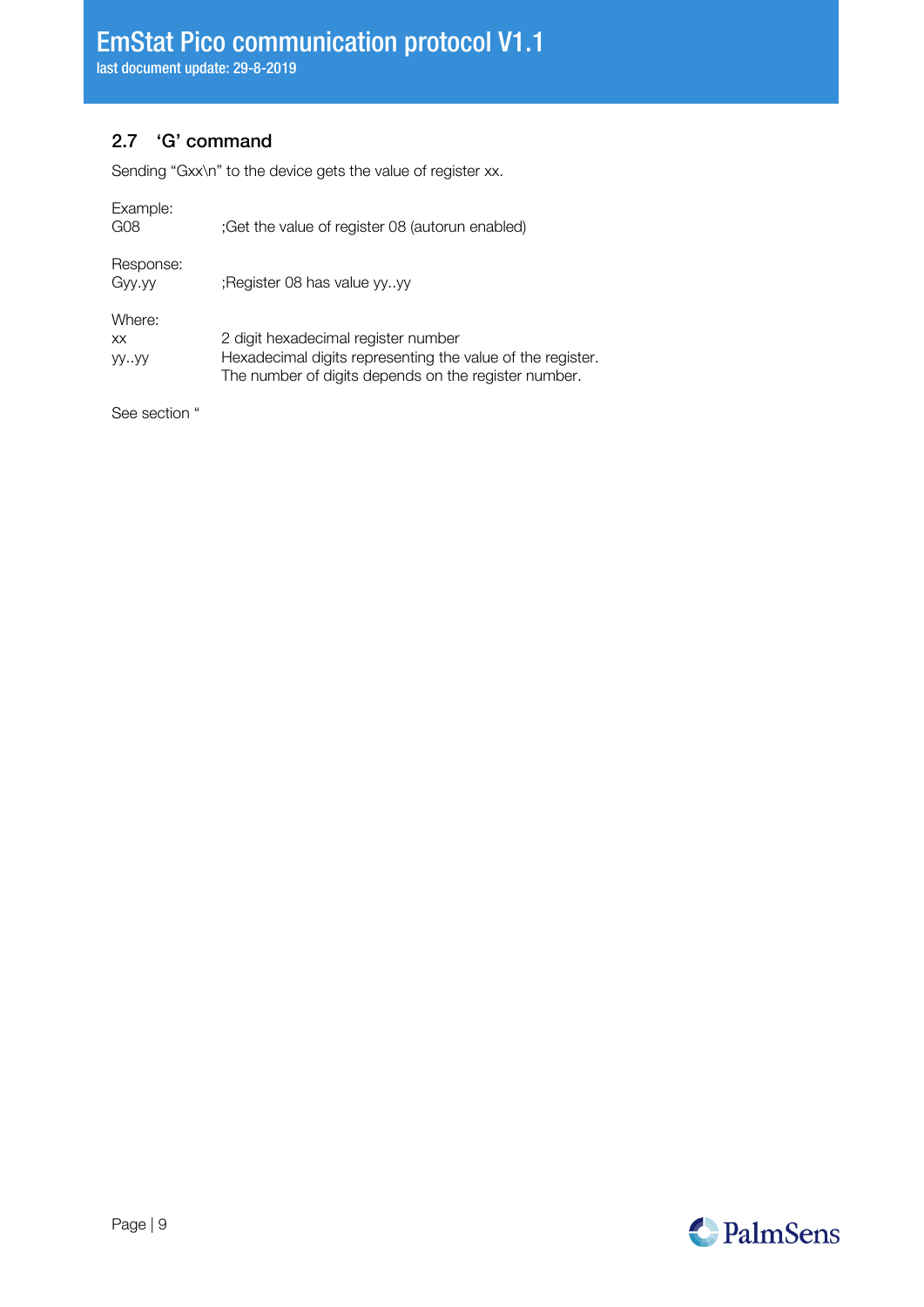<span id="page-9-0"></span>[Registers](#page-11-3)" for detailed information.

## 2.8 'l' command

Sending "l\n" to the device loads and parses the MethodSCRIPT following the command. The end of the script is indicated by an empty line containing only a "\n" character. If the status of the loading indicates no errors, then the script can be executed by the 'r' command (see section [2.9\)](#page-9-7).

Example (newline ("\n") characters are omitted):

*l send\_string "hello world"*

## <span id="page-9-7"></span><span id="page-9-1"></span>2.9 'r' command

<span id="page-9-2"></span>Sending "r\n" to the device executes a loaded MethodSCRIPT.

## 2.10 'e' command

Sending "e\n" to the device loads and parses the MethodSCRIPT following the command, and then executes the script if no errors are returned.

Example (newline ("\n") characters are omitted):

*e send\_string "hello world"*

## <span id="page-9-3"></span>2.11 'cali' command

Sending "cali\n" to the device performs a self-calibration of the device. This can take up to a minute. Note: All electrodes need to be disconnected from the device prior to the command.

### <span id="page-9-4"></span>2.12 'cali clear' command

Sending "cali clear\n" to the device clears all calibration data. It is not recommended to perform measurements on an uncalibrated device.

## <span id="page-9-5"></span>2.13 'Fmscr' command

<span id="page-9-6"></span>Sending "Fmscr\n" to the device stores a loaded MethodSCRIPT to non-volatile memory.

## 2.14 'Lmscr' command

Sending "Lmscr\n" to the device loads a stored MethodSCRIPT from non-volatile memory. It can now be started with the 'r' command.

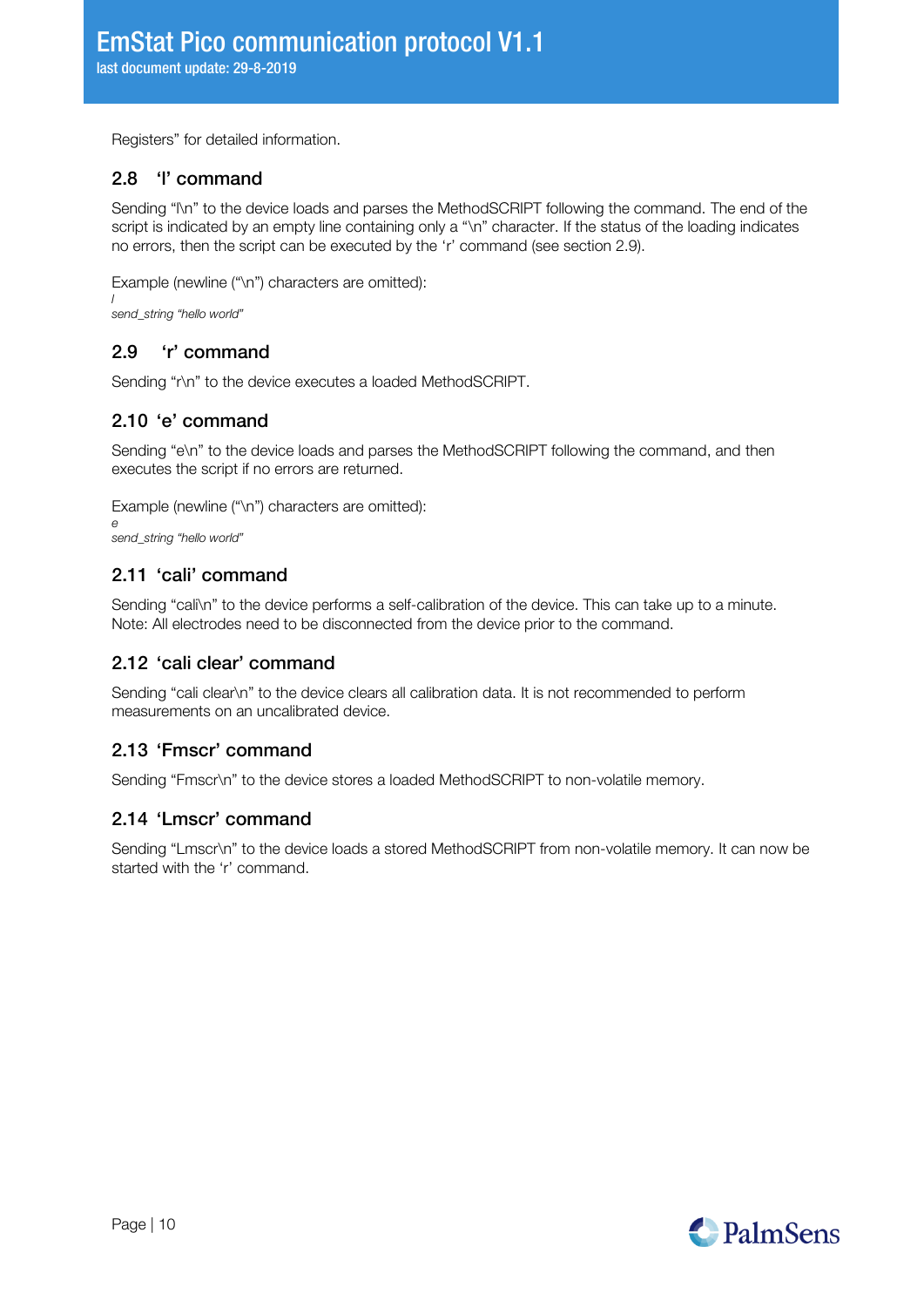## <span id="page-10-0"></span>2.15 's' command

Sending "s\n" to the device brings the device into sleep (hibernate) mode. The device will wake-up when the host sends data (commands) to the device. It can also be woken up through the "Wake / GPIO\_7" pin if it is configured as "Wake" pin.

## <span id="page-10-1"></span>2.16 'i' command

Sending "i\n" to the device gets the device serial number.

Example: Send "i\n" response with:

"iEP1CA8BR"

Decoding

The first character is the echo of the command character 'i' followed by the 8-character serial number.

## <span id="page-10-2"></span>2.17 'v' command

Sending "v\n" to the device gets the MethodSCRIPT version.

Example: Send "v\n" response with:

"v0002"

Decoding

The first character is the echo of the command character 'v' followed by the 4-digit hexadecimal version number.

### *Script Execution commands*

To control the flow of execution of a running MethodSCRIPT, these commands can abort, pause and resume the execution of the script or skip the current command.

## <span id="page-10-3"></span>2.18 'h' command

Sending "h\n" to the device holds a running MethodSCRIPT

```
Example:
e
var c
var p
set_pgstat_mode 2
set_cr 100m
cell_on
meas_loop_lsv p c -1 1 10m 1
   pck_start
                                        \epsilon- sending "h\n" will hold the script at the current command
   pck_add c
   pck_end
endloop
on_finished:
cell_off
```
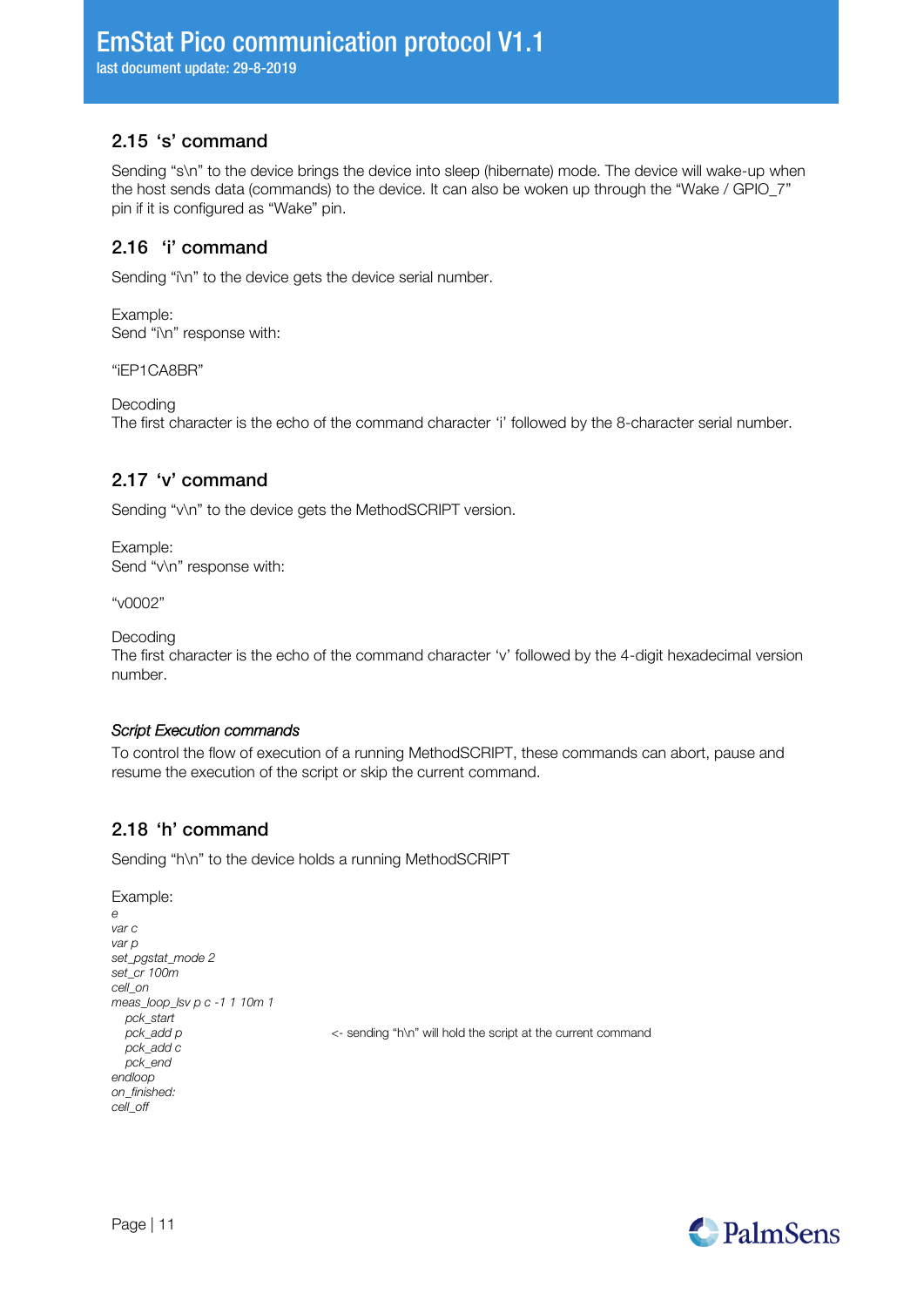## <span id="page-11-0"></span>2.19 'H' command

Sending "H\n" to the device resumes a halted MethodSCRIPT

#### Example:

```
e
var c
var p
set_pgstat_mode 2
set_cr 100m
cell_on
meas_loop_lsv p c -1 1 10m 1
   pck_start
                                       <- sending "H\n" will resume the halted script
  pck_add c
   pck_end
endloop
on_finished:
cell_off
```
### <span id="page-11-1"></span>2.20 'Z' command

Sending "Z\n" to the device aborts a running MethodSCRIPT. The current iteration of any measurement loop will be completed, then the script execution will jump to the "on finished:" tag.

#### Example:

```
e
var c
var p
set_pgstat_mode 2
set_cr 100m
cell_on
meas_loop_lsv p c -1 1 10m 1
  pck_start
   pck_add p
   pck_end
endloop
on_finished:
cell_off
```
 *pck\_add c* <- sending "Z\n" within the loop will abort the script and jump to the *"on\_finished:"* tag.

## <span id="page-11-2"></span>2.21 'Y' command

Sending "Y\n" to the device skips the execution of the current MethodSCRIPT loop after the next iteration of the loop has finished.

#### Example:

```
e
var c
var p
set_pgstat_mode 2
set_cr 100m
cell_on
meas_loop_lsv p c -1 1 10m 1
   pck_start
   pck_add p
                                           pck_add c <- sending "Y\n" within the loop will abort the loop after finishing the current iteration
   pck_end
endloop
on_finished:
cell_off
```
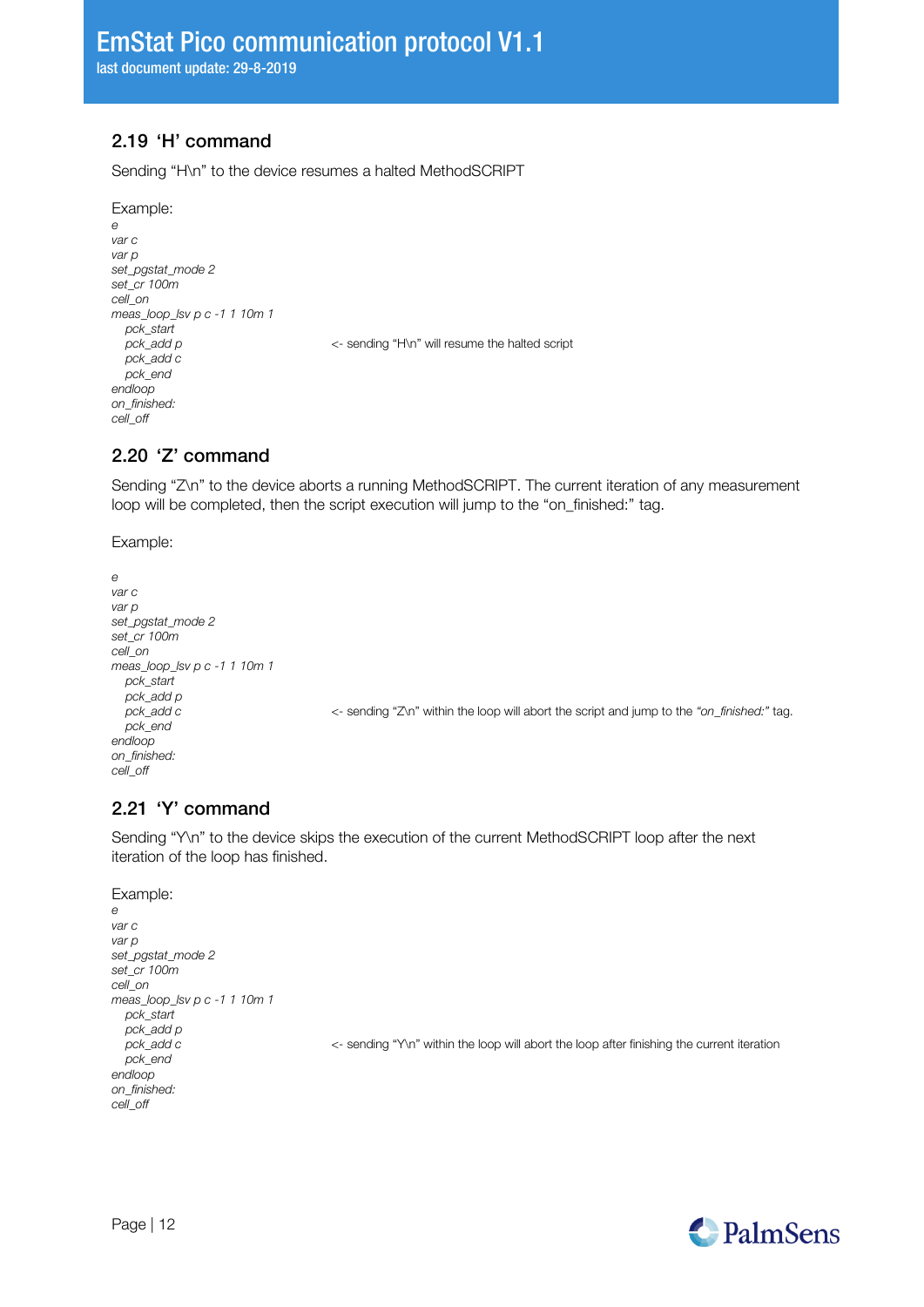# <span id="page-12-0"></span>3 Registers

The internal registers are used to set and get local settings like serial-number (get only) or autorun enable/disable.

| Value | access mode  | <b>Description</b>       | See section |
|-------|--------------|--------------------------|-------------|
| 0x01  | Read / Write | Peripheral configuration | 3.1         |
| 0x04  | Read only    | License register         | O           |
| 0x07  | Read only    | Hardware revision        | 3.3         |
| 0x08  | Read / Write | Autorun enable/disable   | 3.4         |
| 0x09  | Read / Write | <b>Advanced options</b>  | 3.5         |

## <span id="page-12-1"></span>3.1 Peripheral configuration

Reads / writes the peripheral configuration as a bitmask from / to non-volatile memory. Support for external peripherals can be enabled here. Pins for peripherals that are not enabled can be used as GPIO pins. All peripherals default to GPIO. Multiple peripherals can be enabled at the same time by adding the hexadecimal values.

<span id="page-12-2"></span>

| Value                | <b>Name</b> | <b>Description</b>                     |
|----------------------|-------------|----------------------------------------|
|                      | Shutdown    |                                        |
|                      | pin         |                                        |
| 0x00000001           | enable      | Not Implemented yet                    |
|                      | Enable SD   |                                        |
|                      | Card        |                                        |
| 0x00000002           | enable      | Not Implemented yet                    |
|                      | SD card     |                                        |
|                      | chip        |                                        |
|                      | detect pin  |                                        |
|                      | (CD)        |                                        |
| 0x00000004           | enable      | Not Implemented yet                    |
|                      | Wake up     |                                        |
|                      | pin         |                                        |
| 0x00000008           | enable      | Not Implemented yet                    |
|                      | 12C         |                                        |
| 0x00000010           | enable      | Not Implemented yet                    |
|                      | Output      |                                        |
|                      | 1.8V        | When enabled, output 1.8V reference to |
|                      | reference   | the ANALOG_IN_2 pin. ANALOG_IN_2       |
| 0x00000020           | enable      | can no longer be used as an input.     |
| 0x000000400x80000000 | Reserved    | Reserved for future use. Set to 0.     |

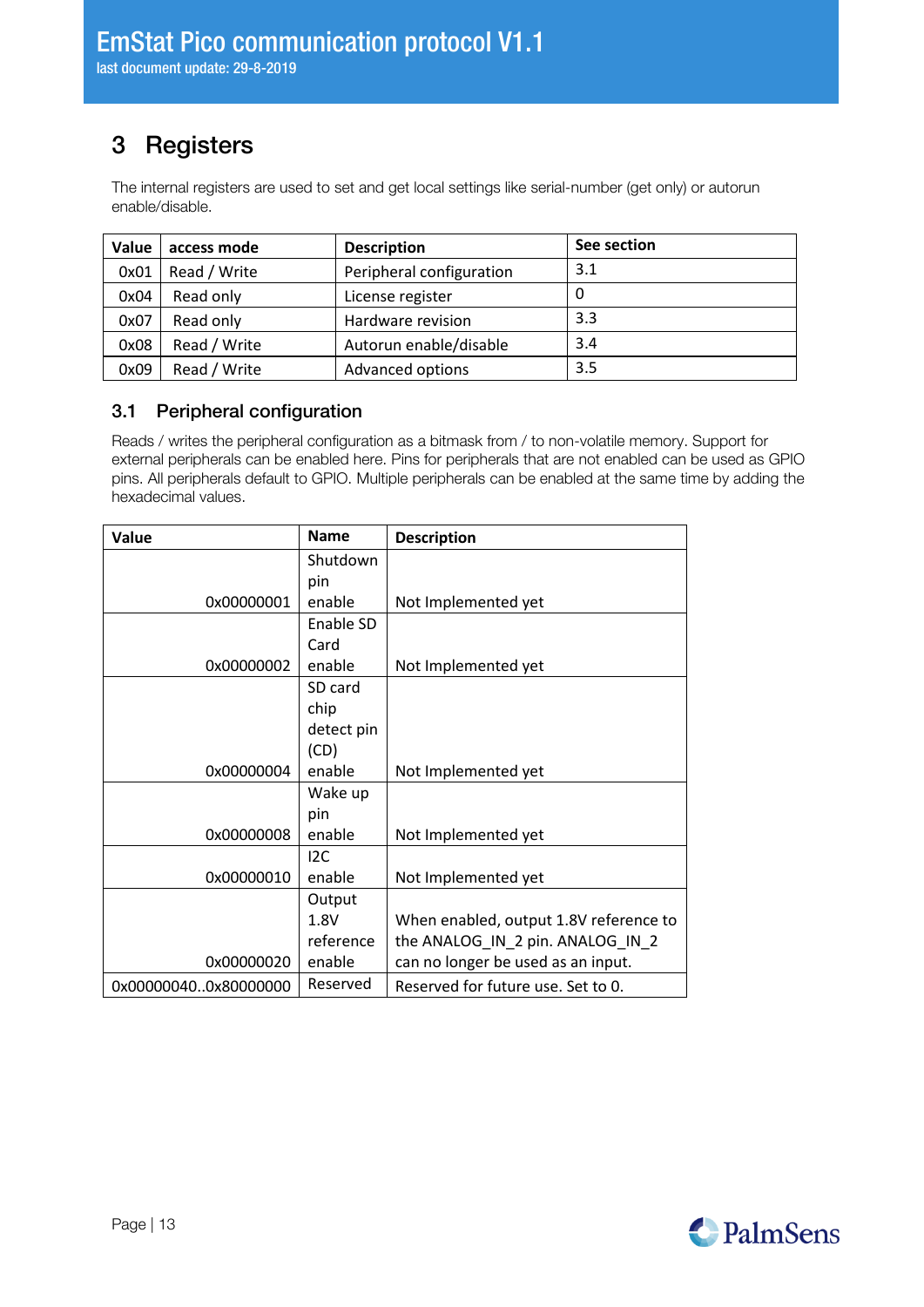#### **Example**

"S0100000023\n" sets the peripheral configuration register. This will enable the shutdown pin, SD Card and 1.8V reference.

Response: S\n

Where:<br>S  $S = echo of 'S' command$ <br>  $= Fnd of command$  $=$  End of command

### <span id="page-13-0"></span>3.2 License register

Contains the licenses programmed into this EmStat Pico. For more information contact PalmSens.

#### Example

"G04\n" gets the license register.

Response: Gxxxxxxxxxxxxxxxx\n

| Where:           |                                     |
|------------------|-------------------------------------|
| G                | $=$ echo of 'G' command             |
| XXXXXXXXXXXXXXXX | = 16 hexadecimal digit license code |
| $\ln$            | $=$ End of command                  |
|                  |                                     |

## <span id="page-13-1"></span>3.3 Hardware revision

Contains the hardware revision version.

#### Example

"G07\n" gets the hardware revision of the device.

Response: Gxx\n

Where:  $G = echo of 'G' command$  $xx = 2$  hexadecimal digit serial number  $\ln$  = End of command

## <span id="page-13-2"></span>3.4 Autorun

Contains the autorun setting. If set to 1, the MethodSCRIPT stored in non-volatile memory will be loaded and executed on startup. When the script ends, the EmStat Pico returns to its normal behavior.

### Example

"S0801\n" sets the autorun register to 01 (autorun enabled)

Response: S\n

Where:<br>S

 $S = echo of 'S' command$ <br>  $\ln = \text{End of command}$  $=$  End of command

Page | 14

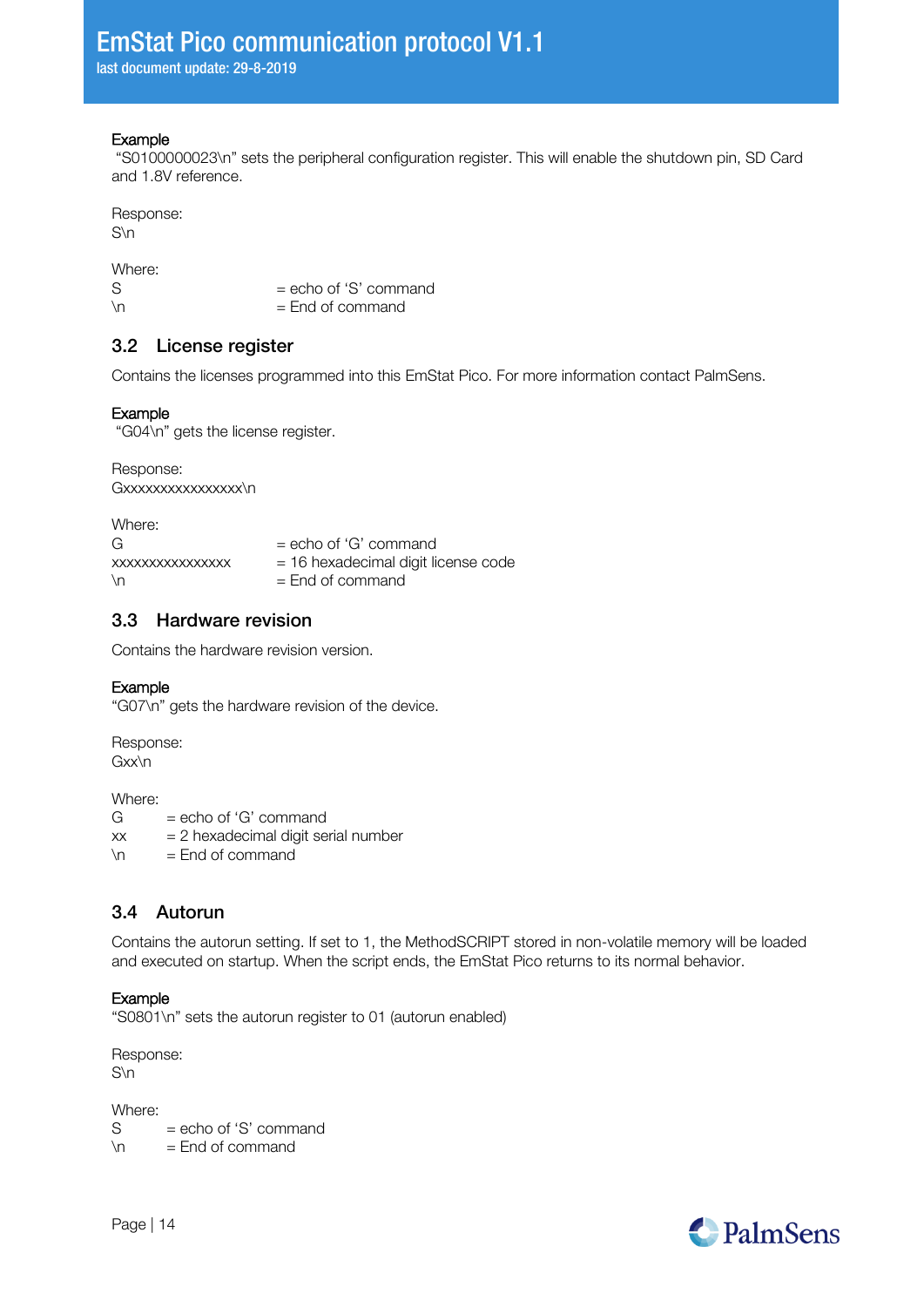## <span id="page-14-0"></span>3.5 Advanced options

Contains the advanced option setting bitmask. The only option currently available is the "extended voltage range" option. Enabling this reduces the accuracy of measured currents and is not recommended. To enable it write "00000001" to this register. Write "00000000" to disable it.

#### Example

"S0900000001\n" will enable the "extended voltage range" option.

<span id="page-14-1"></span>Response: S\n

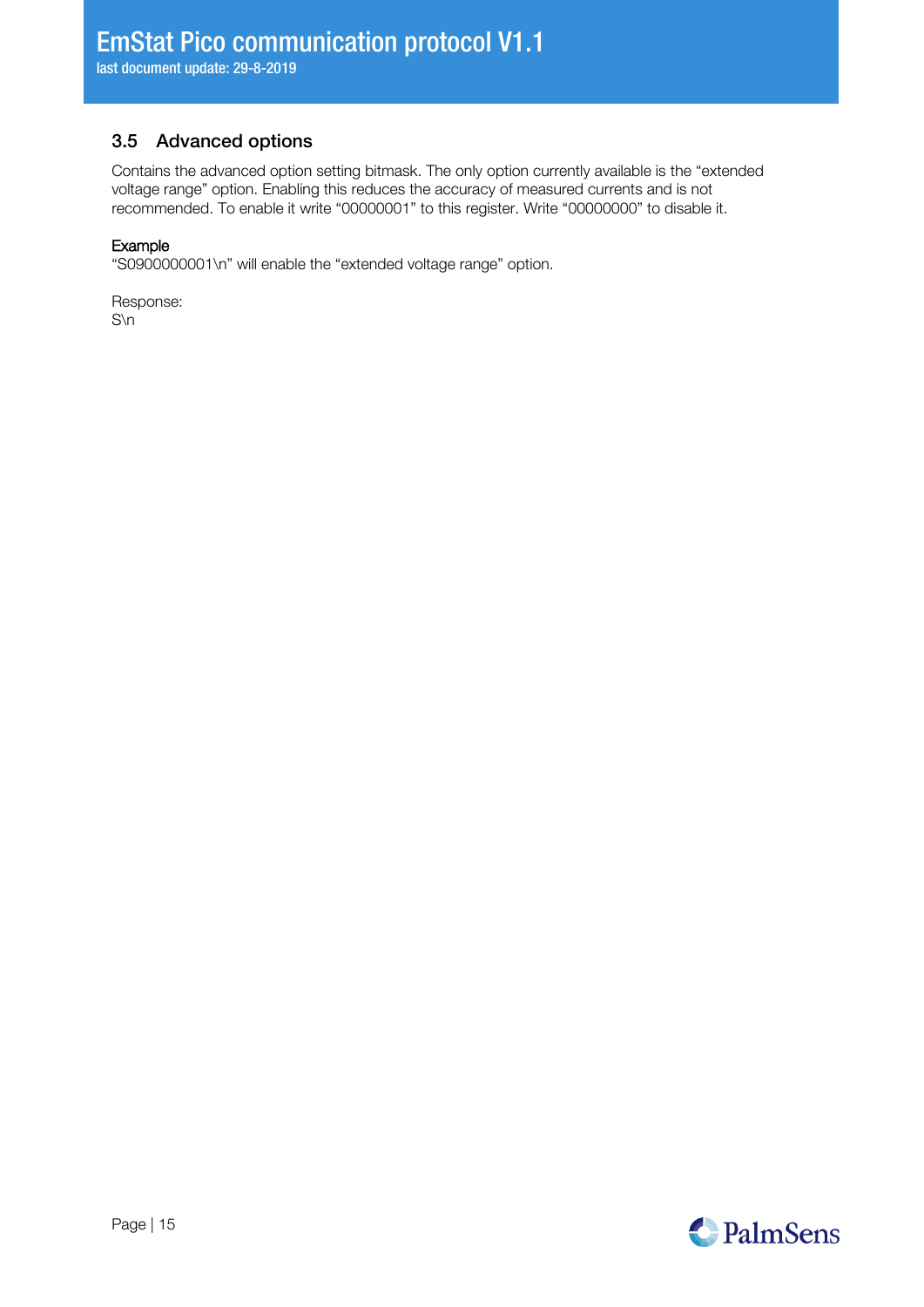# <span id="page-15-0"></span>4 Error codes

After sending a command to the device, the device may respond with an error.

When loading or executing MethodSCRIPT the device may respond with specific MethodSCRIPT errors described in "MethodSCRIPT v?\_?.pdf".

See<https://embed.palmsens.com/knowledgebase/methodscript-documentation/>

The errors applicable to online communication (non-MethodSCRIPT) are highlighted in yellow.

Online communication error format:

c!XXXX\n

Where:

c = Echo of the first character of the command XXXX = The error code, see "[Table 3; Error codes](#page-16-0)"

| Code  | Name                           | Description                                         |
|-------|--------------------------------|-----------------------------------------------------|
| (Hex) |                                |                                                     |
| 0001  | <b>STATUS_ERR</b>              | An unspecified error has occurred                   |
| 0002  | STATUS_INVALID_VT              | An invalid Value Type has been used                 |
| 0003  | STATUS_UNKNOWN_CMD             | The command was not recognized                      |
| 0004  | <b>STATUS_REG_UNKNOWN</b>      | <b>Unknown Register</b>                             |
| 0005  | STATUS_REG_READ_ONLY           | Register is read-only                               |
| 0006  | STATUS_WRONG_COMM_MODE         | Communication mode invalid                          |
| 0007  | <b>STATUS BAD ARG</b>          | An argument has an unexpected value                 |
| 0008  | STATUS_CMD_BUFF_OVERFLOW       | Command exceeds maximum length                      |
| 0009  | STATUS_CMD_TIMEOUT             | The command has timed out                           |
| 000A  | STATUS_REF_ARG_OUT_OF_RANGE    | A var has a wrong identifier                        |
| 000B  | STATUS_OUT_OF_VAR_MEM          | Cannot reserve the memory needed for this var       |
| 000C  | STATUS_NO_SCRIPT_LOADED        | Cannot run a script without loading one first       |
| 000D  | STATUS_INVALID_TIME            | The given (or calculated) time value is invalid for |
|       |                                | this command                                        |
| 000E  | STATUS_OVERFLOW                | An overflow has occurred while averaging a          |
|       |                                | measured value                                      |
| 000F  | STATUS_INVALID_POTENTIAL       | The given potential is not valid                    |
| 0010  | STATUS_INVALID_BITVAL          | A variable has become either "NaN" or "inf"         |
| 0011  | STATUS_INVALID_FREQUENCY       | The input frequency is invalid                      |
| 0012  | STATUS_INVALID_AMPLITUDE       | The input amplitude is invalid                      |
| 0013  | STATUS_NVM_ADDR_OUT_OF_RANGE   | Non-volatile Memory address invalid                 |
| 0014  | STATUS_OCP_CELL_ON_NOT_ALLOWED | Cannot perform OCP measurement when cell on         |
| 0015  | <b>STATUS_INVALID_CRC</b>      | <b>CRC</b> invalid                                  |
| 0016  | STATUS_FLASH_ERROR             | An error has occurred while reading / writing flash |
| 0017  | STATUS_INVALID_FLASH_ADDR      | An error has occurred while reading / writing flash |
| 0018  | STATUS_SETTINGS_CORRUPT        | The device settings have been corrupted             |
| 0019  | STATUS_AUTH_ERR                | <b>Authentication error</b>                         |
| 001A  | STATUS_CALIBRATION_INVALID     | <b>Calibration invalid</b>                          |
| 001B  | STATUS_NOT_SUPPORTED           | This command or part of this command is not         |
|       |                                | supported by the current device                     |
| 001C  | STATUS_NEGATIVE_ESTEP          | Step Potential cannot be negative for this          |
|       |                                | technique                                           |
| 001D  | STATUS_NEGATIVE_EPULSE         | Pulse Potential cannot be negative for this         |
|       |                                | technique                                           |
| 001E  | STATUS_NEGATIVE_EAMP           | Amplitude cannot be negative for this technique     |